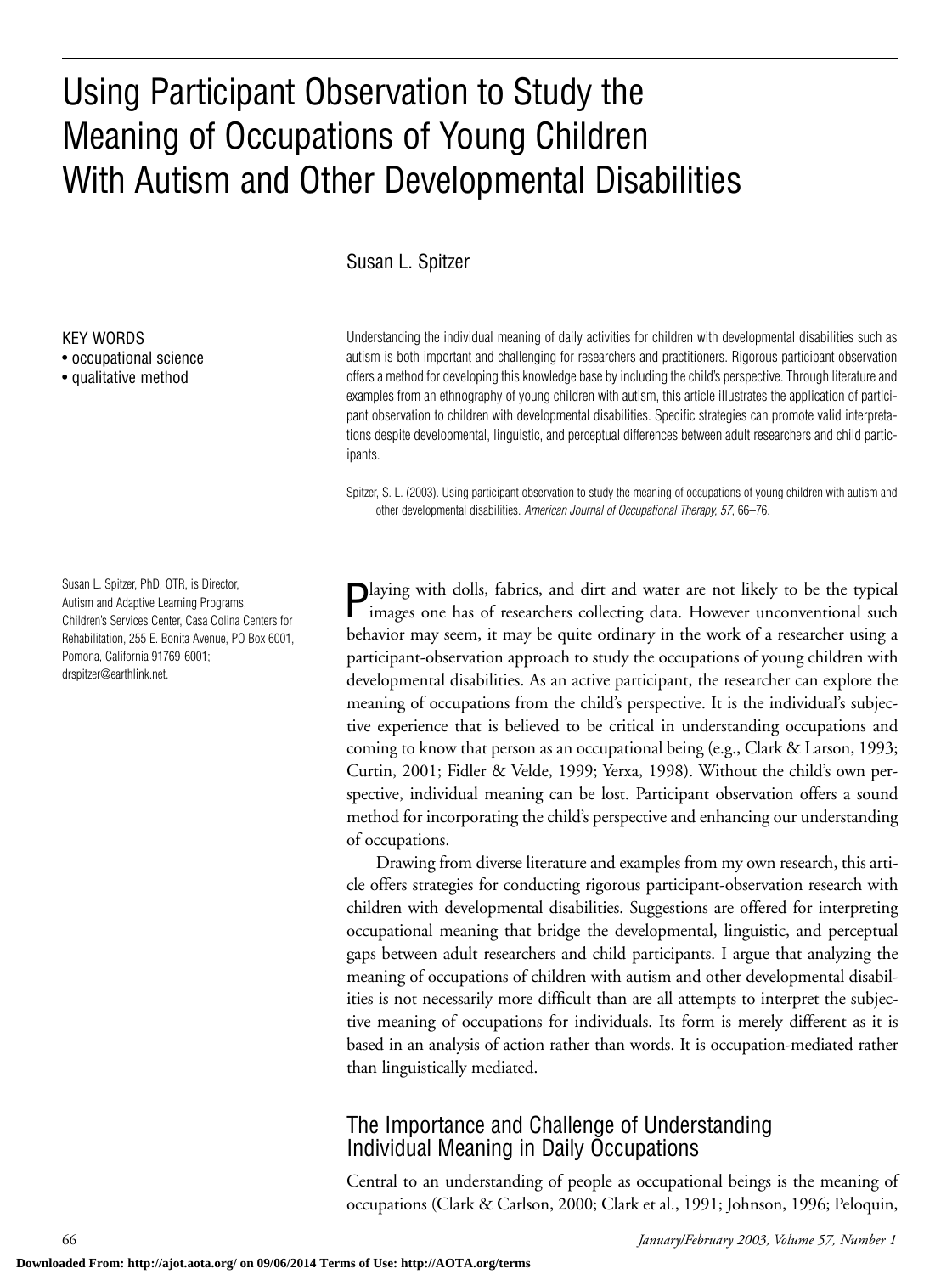1997; Yerxa et al., 1990). Humans make and express meaning through occupations (Crabtree, 1998; Mattingly & Fleming, 1994). That is, occupations hold significance for an individual beyond the actual movement patterns themselves (Fidler & Velde, 1999; Gray, 1997). It is the subjective experience of an occupation that distinguishes it from an "activity," a general idea or category about doing (Pierce, 2001).

An understanding of the human as an occupational being necessarily involves an interpretation of the meaning of occupations. To measure and quantify the occurrence of occupations may provide valuable descriptive information, but it does not contribute to an understanding of personal meaning. After all, personal meanings exist only as "subjective, first-person phenomena" (Searle, 1992, p. 70). Consequently, the meaning of engagement in an occupation needs to be interpreted rather than simply observed or measured, "for there are no causes to be grasped with certainty where the act of creating meaning is concerned, only acts, expressions, and contexts to be interpreted" (Bruner, 1990, p. 118). The need for interpretation is why qualitative methods have been recommended for studying the individual meaning and complexity of occupation (Yerxa, 1991).

## Participant Observation: A Qualitative Method

For young children with autism and other developmental disabilities who do not consistently use language, participant observation may be the primary method available to understand the meaning of their occupations from their own perspectives. The children cannot be interviewed as they can in other studies. The parents can be interviewed to provide secondhand interpretations of their children's activities. Quantitative methods of measuring and counting the number and type of activities in which the child participates can provide valuable descriptive data, but cannot provide interpretations about individual meaning of occupations. Although a range of alternative techniques have been suggested for qualitative research with children, most of these still rely on a shared linguistic and perceptual knowledge between child and adult such as drawing pictures, interviewing through the use of object props, interviewing in groups, or playing word guessing games (Curtin, 2001; Graue & Walsh, 1995). These strategies may not be adequate for young children and those with developmental disabilities such as autism. Participant observation provides a nonlinguistic alternative to studying young children as occupational beings.

In participant observation research, it is the doing of occupations that is observed and analyzed. Typically

research about children that uses participant observation occurs in the natural settings in which the children engage in their realm of daily activities (Silverman, 1993) such as home, school, therapy sessions, fast-food restaurants, stores, and parks. The researcher observes the child's daily activities, accompanying him or her, and, at times, engaging in these activities as another participant (Ely, Anzul, Friedman, Garner, & McCormack Steinmetz, 1991; Krefting, 1991; Lofland & Lofland, 1995; Silverman, 1993; Strauss & Corbin, 1990).

Although the continuum of participant observation ranges from full participation to quiet observing, active participation may be necessary to explore the subjective meaning of children's occupations. Sometimes active participation with children is limited by what is appropriate to the field. For example, the policies and procedures of school settings may prescribe strict adult roles of watching or instructing, rather than playing, with children. When possible, active participation with children enables the development of a relationship and rapport for the children to trust and be open and unguarded with adults (Lawlor & Mattingly, 2001). It provides a sort of dialogue of action in which the children are their own informants on what is important to them and why. The children are active participants in the research project by indicating their interests in particular aspects of the occupation, by responding to the researcher's interaction, and by having a response to their initiations with the researcher. Through active participation, the researcher's own body becomes a means of collecting data on the felt experience of an occupation. Active participation provides another mode of gaining information about the process of occupational engagement that may be difficult for informants to describe in words.

Typically when the researcher takes on an active participant role, the researcher shares some of his or her analysis with the participants and invites them to comment on, correct or refine these interpretations (Ely et al., 1991; Krefting, 1991). A participant-observation approach with a child who has a developmental disability and who does not consistently use language may involve similar practices but in a different form. The researcher monitors the child's responses as signs of the child's interests and motivation (Spitzer & Smith Roley, 2001). The researcher can use his or her interpretations of the child's occupations to guide interactions with the child in activities, such as offering a toy or suggesting a change within the occupation. In these "natural experiments" (Goode, 1980), the child's responses to the researcher's interactional attempts serve to clarify the researcher's evolving interpretations. A child's acceptance and incorporation of a researcher's initiations into his or her activity may serve to affirm the credibility of the researcher's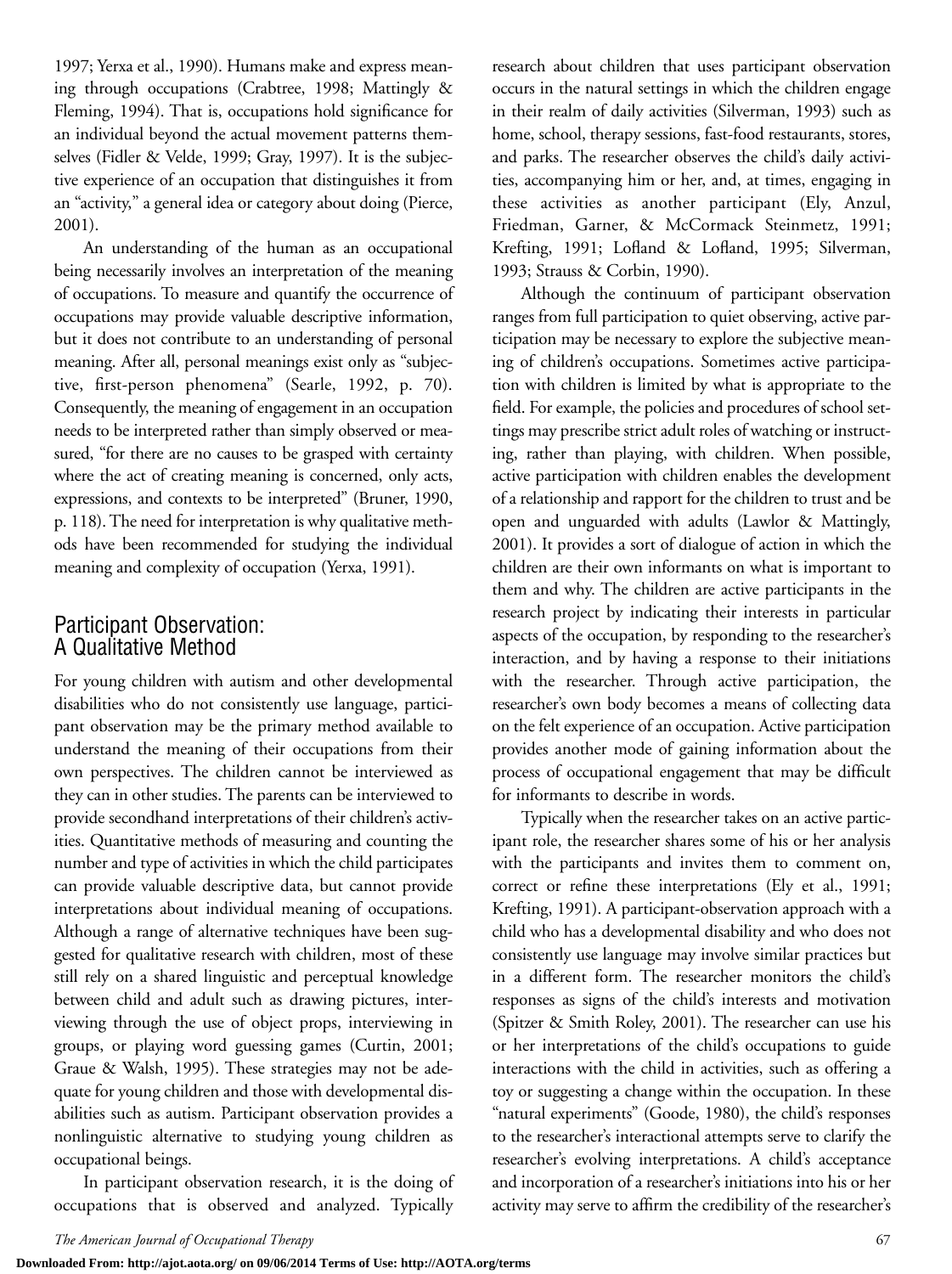interpretations. Likewise, a child's decline, resistance, or refrain might be understood as a disagreement with the researcher's interpretation of what is meaningful to the child in the given context.

Furthermore, when a child attempts to engage the researcher, the researcher reciprocates and responds to the child (Lawlor & Mattingly, 2001). For example, I repeatedly tried to bang dolls quickly but gently against the floor with Britany (a pseudonym) but she kept taking them away from me. I tried different dolls in different ways, but she continued to resist. After months of attempts and practice, I was able to flip my wrists in the same way as Britany did when banging her dolls to create the same motion and sound. Once I mastered this, Britany handed me her dolls to bang with her indicating that the way the dolls were banged was, for her, an important aspect of banging them. In this way, the researcher and the child negotiate meaning through the activity just as another participant and researcher may negotiate meaning through words in an interview to create a single "communal horizon of understanding" (Clark, Ennevor, & Richardson, 1996).

Active participant observers have to be mindful of maintaining ongoing, rigorous data analysis of the child's occupations while simultaneously being immersed in those activities. With active participation, researchers are cautious in making conclusions about frequency and duration of specific occupations and processes and cautious in applying the findings with the children in one study to the larger population of children with developmental disabilities. As is true of all research, the researcher's presence, whether active or unobtrusive, influences the "natural" activities of individuals (Ely et al., 1991) and is the researcher's responsibility to attend to, minimize, and report his or her impact on the everyday occupations he or she is studying. Furthermore, it is acknowledged that the research about a child's occupation is a *representation* of that occupation, "always the result of a complicated interaction between. . .[a researcher] at work and children at play" (Schwartzman, 1995, p. 253).

## A Research Project With Young Children With Autism

The use of participant observation as a method to understand the occupations of children with developmental disabilities will be illustrated through examples from my own research with five 3- and 4-year-old children diagnosed with autism. Two children participated in a short-term pilot study and three in the longer-term main study. The children were from middle- to upper-middle class, two-parent households in the western United States. Although they had various speech abilities, the children did not consistently use any form of language to communicate spontaneously. The primary source of data was participant observation at home, fast-food restaurants, and other natural settings. During the pilot study, I visited each child 4–6 times, with each visit lasting 1–2 hours, over the course of 3 months. During the main study, I visited each child on 14–15 different days, with each visit lasting 1–4 hours, over the course of 6 months. As appropriate to the setting and with the child's assent, I interacted with each child in his or her daily activities. Interviews with adults in each child's daily life provided another source of data for triangulation, thereby enhancing reliability. After each session and interview, field notes were written and interviews transcribed as soon as possible, generating over 800 single-spaced typed pages of data.

The aim of the research was to understand how the children create and convey meaning through their daily activities. Specific research questions included:

- 1. What occupations are participated in by individual young children with autism, who do not use words consistently to communicate?
- 2. How do the children engage in these occupations?
- 3. What does this suggest about who they are as occupational beings? (What is important to them in creating meaning and how can this be understood?)

Analysis occurred concurrently with data gathering, helping to further focus the data gathering process, a typical practice in conducting qualitative research (Charmaz, 1983; Ely et al., 1991; Lofland & Lofland, 1995; Strauss & Corbin, 1990). The first preliminary coding occurred as the field notes were being written and completed, with most subsequent analysis clarifying and expanding on this initial coding. Limited recoding occurred periodically during fieldwork. After all the fieldwork was completed, the field notes were completely and thoroughly recoded.

The field notes were coded by occupations. An occupation was defined as a "set of directed actions connected by physical movements, materials, space, or purpose within a time period, in a way that is meaningful to the individual executing them" (Spitzer, in press). For each child, all the occurrences of an occupation were grouped together and compared with each other to identify and examine similarities, differences, and themes within and between occupations. The field notes and transcripts were further examined and categorized for general concepts related to the research questions such as themes of meaning and preferences, interactive activities, and others' opinions and understandings of the child's actions.

Interpretations about meaning were made using a similar approach as that developed by Fidler and Velde (1999).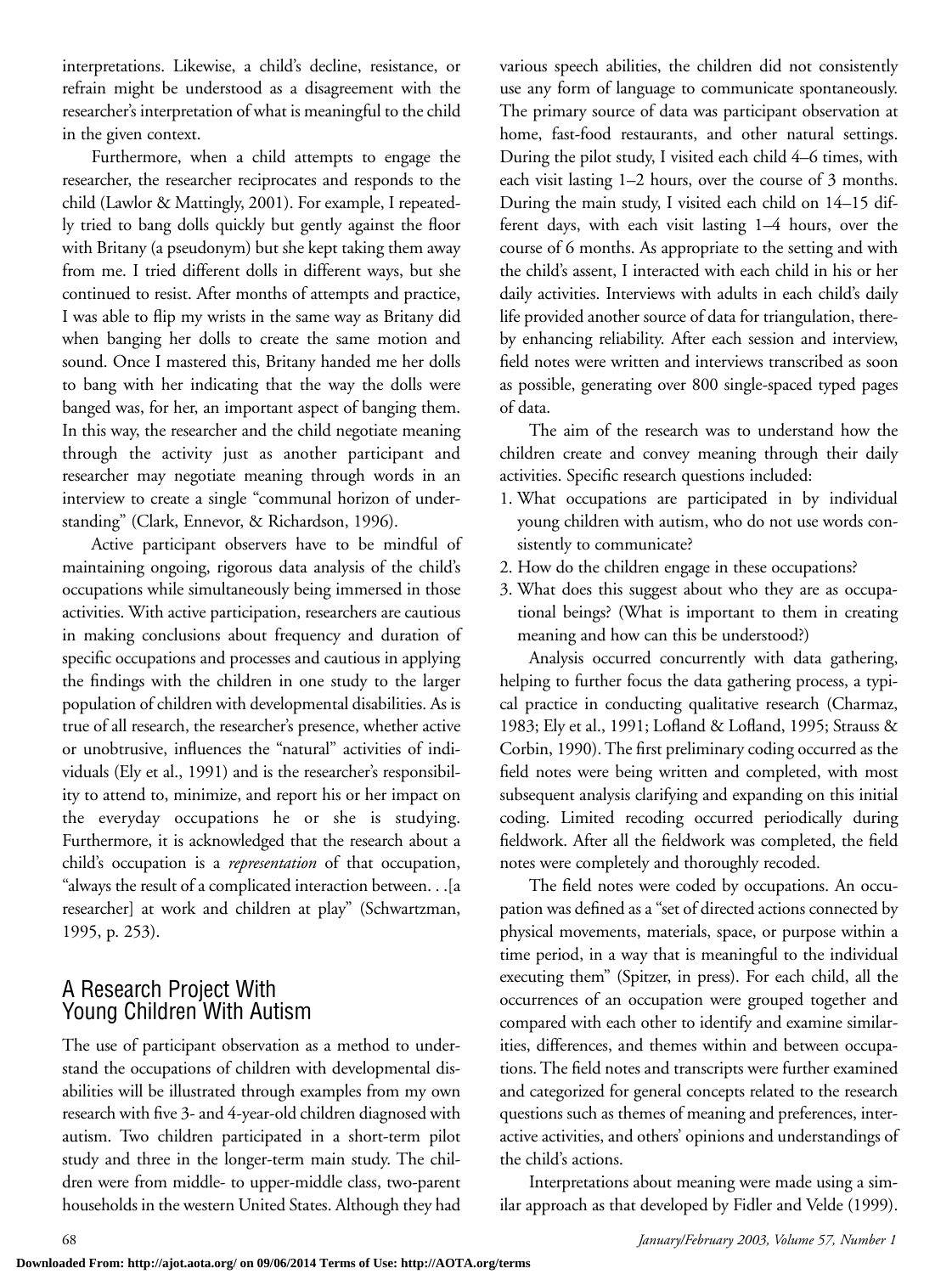They state that occupational meaning can be identified by, first, "developing a sophisticated understanding of the unique qualities of the activities" (p. 2) and the biopsychosocial characteristics of the person. I first considered the sensory experience of what the child was doing, its physical characteristics, the child's skill, and the child's general characteristics. Next, Fidler and Velde recommend making uncensored associations, speculations, and suppositions about the action's possible meaning and purpose. They suggest that researchers ask such questions of themselves as "What comes to mind?" and "What might this mean?" I asked these questions, considering the possible function of the activity for the child and potential symbolic or representational meanings. Reading and listening to the recollections of adults with developmental disabilities about their childhood activities and behavior generated additional questions and considerations. After creating a number of suppositions, I evaluated each and selected the interpretation that was logically most probable "in the light of what we know, rather than claiming that it is true" (Mook, 1994, p. 49). To promote consistency and authenticity, I reviewed the data and analysis with an interdisciplinary academic committee, other doctoral students, and a teacher of an autism class at an elementary school. A detailed account of the study is available in Spitzer (2001).

#### Leveling Power Differences in the Research Relationship

An issue in conducting qualitative research is the differential of authority and power that exists between the researcher and participant, a differential that can be especially strong in conducting research with children (Curtin, 2001; Eder & Corsaro, 1999; Fine & Glassner, 1979; Fine & Sandstrom, 1988; Graue & Walsh, 1995). Given that in our society adults have authority, power, and responsibility over children, it is difficult for researchers to set up a relationship of equality with their participants.

Fine and colleagues (Fine & Glassner, 1979; Fine & Sandstrom, 1988) recommend that researchers adopt a "friend role" to the greatest extent possible by avoiding an authority role and having positive contact with the child. The researcher would not stop or direct a child's behavior except when concerned for the child's safety or the safety of another. The researcher conveys that, although an adult in age, size, and privileges, the researcher is there to be a participant rather than an authority figure. For example, in my research, when a child made a mess with toys, I ignored my impulse to direct the child to clean up and followed the child to the next activity, leaving the teacher or parent to

call the child to clean up. If a child did something they were not supposed to do, such as throw dirt or climb on top of a table or stereo speakers, I did not stop or chastise the child. When a child objected to my behavior or resisted my attempts to interact, I immediately stopped. Although I tried to interact with the children, my interactions were not directed toward skill development or meeting other therapeutic or developmental goals. This approach seemed to allow me to observe the children as they engaged unguardedly in individual occupations.

A threat to neutrality in this as well as many other qualitative studies is related to the social and acculturated nature of human beings, specifically the researcher. Due to physical, developmental, and social differences, an adult can never become a total participant (Fine & Glassner, 1979; Graue & Walsh, 1995). Despite attempts to avoid adult roles and be a participant-observer, sometimes a researcher slips back into ingrained social roles and adult–child expectations and interferes with the child's action. Sometimes, for the sake of safety, the situation morally may require the researcher to step back into the adult role to stop or redirect a child's behavior as the following excerpt from my field notes illustrates:

*Mike walked over to where a wooden structure was leaning against a tree. It resembled a ladder, except the distance was twice as great between "rungs" and the "rungs" were only about a 1/2-inch wide. It looked just strong enough to support Mike's weight. Mike started to climb it like a ladder. "Mikey. Careful. Yea. I don't know how strong it is. Careful," I urged. As he climbed, I stood right behind him with my arms ready to catch him if I needed to. He reached for the top rung that was about a foot above my head. I did not think I could protect him if he went onto the next rung and slipped. I directed him, "Not that high, Mikey. Mikey. Come down. No. Not that high. Not that high. Stay. Thank you. Thank you. Thank you."*

As Fine and Glassner (1979) note, not altering behavior is an ideal to aim for, but not always possible to achieve.

### Children's Assent and Understanding of the Research

Giving child research participants the opportunity to understand a research proposal and the option to refuse to participate is difficult but essential for ethical research. Although a parent or legal guardian is the one responsible for giving initial legal consent, it is still important to convey the nature of the study and their rights to children and allow them to refuse to participate. It can be difficult to fully explain the research to children so that they can understand the project and the potential ramifications of being a participant.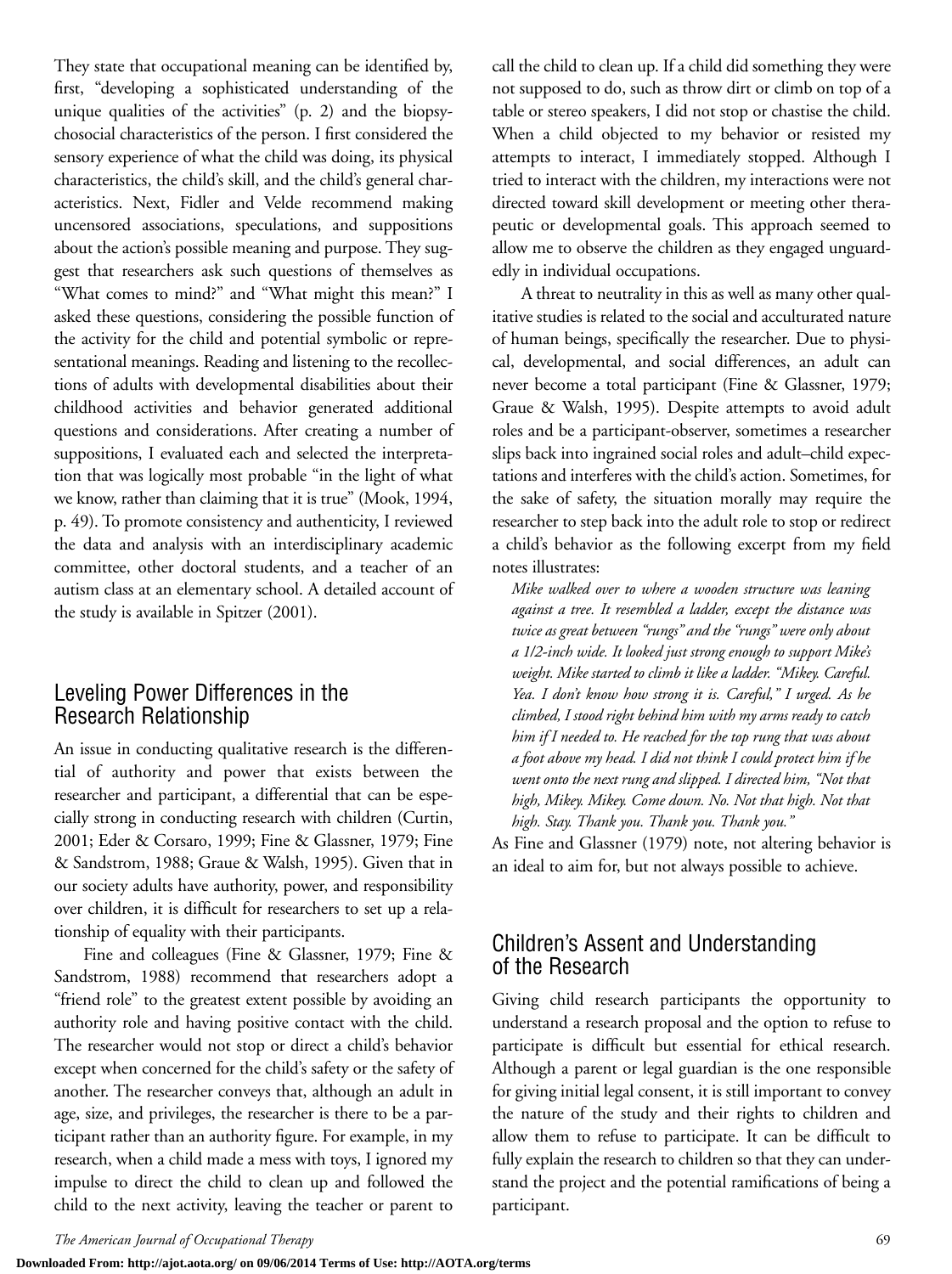As the research progresses over time, children may develop their own experiential sense and understanding of the research through the researcher's actions (Fine & Glassner, 1979; Fine & Sandstrom, 1988) and assent or refuse to participate in the research. In my own research, I simply informed children that I was going to watch them play and play with them. The children appeared to be comfortable with my presence. On occasion, they would hold out a hand to me as we walked. At times, when I was observing more than participating, a child would look around for me, apparently to see if I was still there watching or following them, establish momentary eye contact with me, and then return to what they were doing. The children seemed to have a sense that I had a different role than the other adults in their lives, one of following, watching, and being with them. I evaluated child assent by monitoring the children for signs of their willingness to participate. I tried to move slowly and not force interaction on the child. I was prepared to discontinue the research with a child if the child consistently showed signs of not wanting to participate (such as resisting, whining, or avoiding me), but this did not happen.

# Recognizing and Managing Limitations

Although participant observation is well suited as a method for understanding occupational meaning, there are two significant limitations with which to contend. First, the method cannot capture the full detailed richness of lived experience. During my own research, I found it difficult to record the details of my observations, a threat to the credibility and dependability of the data (Krefting, 1991; Silverman, 1993). To describe in words the movements and glances that might occur in a few minutes often took 1–2 hours and pages of notes. I may not even have seen, heard, or felt all the details to record them. As it was, my field notes were very detailed, as the collection of small details, "the specifics of everyday life" (Eder & Corsaro, 1999, p. 523), was necessary for my analysis. For example, in my first few months of visiting with Emma, her only interaction with the family's cat was to slightly move her bare leg against the cat's fur as it brushed up against her or pet the cat slightly after I did. I dutifully recorded the fleeting details of her interactions with the cat. Later, Emma began to include the cat extensively in her play—first by holding and carrying the cat, then in giving the cat a "drink" with a cup and putting it to bed, and then imitating her cat. Had I not been attending to Emma's initial apparently unimportant interactions with the cat, I might not have recognized how these occupations emerged and developed or how she

was experimenting with a living creature and action in her play.

Given the importance of microscopic analysis, especially of details that initially seemed insignificant, it is likely that some important details may be left out unintentionally. Even if the researcher uses a video camera or audiotape (which is not logistically possible in all natural settings), some details still would be missed as not everything can be captured in a video screen or picked up by audiotape. To minimize the impact of inevitably missing details, the researcher needs to attend to and record as many details as possible and compare the details of multiple observations to present interpretations in a comprehensive and responsible manner. To assist readers in interpreting findings, the researcher may clarify whether the interpretation is based on a low frequency of occurrences or multiple and consistent occurrences.

Second, the validity or credibility of such research is limited by the nature of its topic. The research is, in large part, an attempt to put words to a nonverbal experience, one that lies within and between individuals. The children's thoughts and feelings cannot be completely accessed. Only signs of the experience can be observed and these signs are highly individualized (Goode, 1994), subtle (Spitzer & Smith Roley, 2001), and initially "may be inconsistent or difficult to read" (Holloway, 1997, p. 176). In the process of translating interpretations of the participants' experientially based subjectivity into words, undoubtedly some meaning is lost or distorted. "Words, of course, are not the same as meanings" (Fine & Sandstrom, 1988, p. 71). The researcher needs to be consciously aware of this limitation and make every effort to minimize its potential impact on the study. Researchers live with the frustration that words cannot fully describe the richness of the observed and experienced events encountered in the research process (Goode, 1994; Kelly-Byrne, 1989; Spitzer, 2001). Inevitably, the researcher's descriptions of the experience of a child are not complete or definitive. However, spending extensive time, conducting multiple observations, and developing an intimate relationship with each child will improve the quality of the data, maximize the potential for an accurate reading of the child's cues, and promote valid interpretations (Eder & Corsaro, 1999; Goode, 1994; Graue & Walsh, 1995; Krefting, 1991; Lawlor & Mattingly, 2001; Llewellyn, 1995; Silverman, 1993). Detailed comparisons of differences, similarities, and changes in daily activities also enable the researcher to feel confident that his or her interpretations are valid. Furthermore, participation with the child, rather than relying exclusively on noninteractive observations, can also be helpful to test and refine interpretations (Goode, 1980).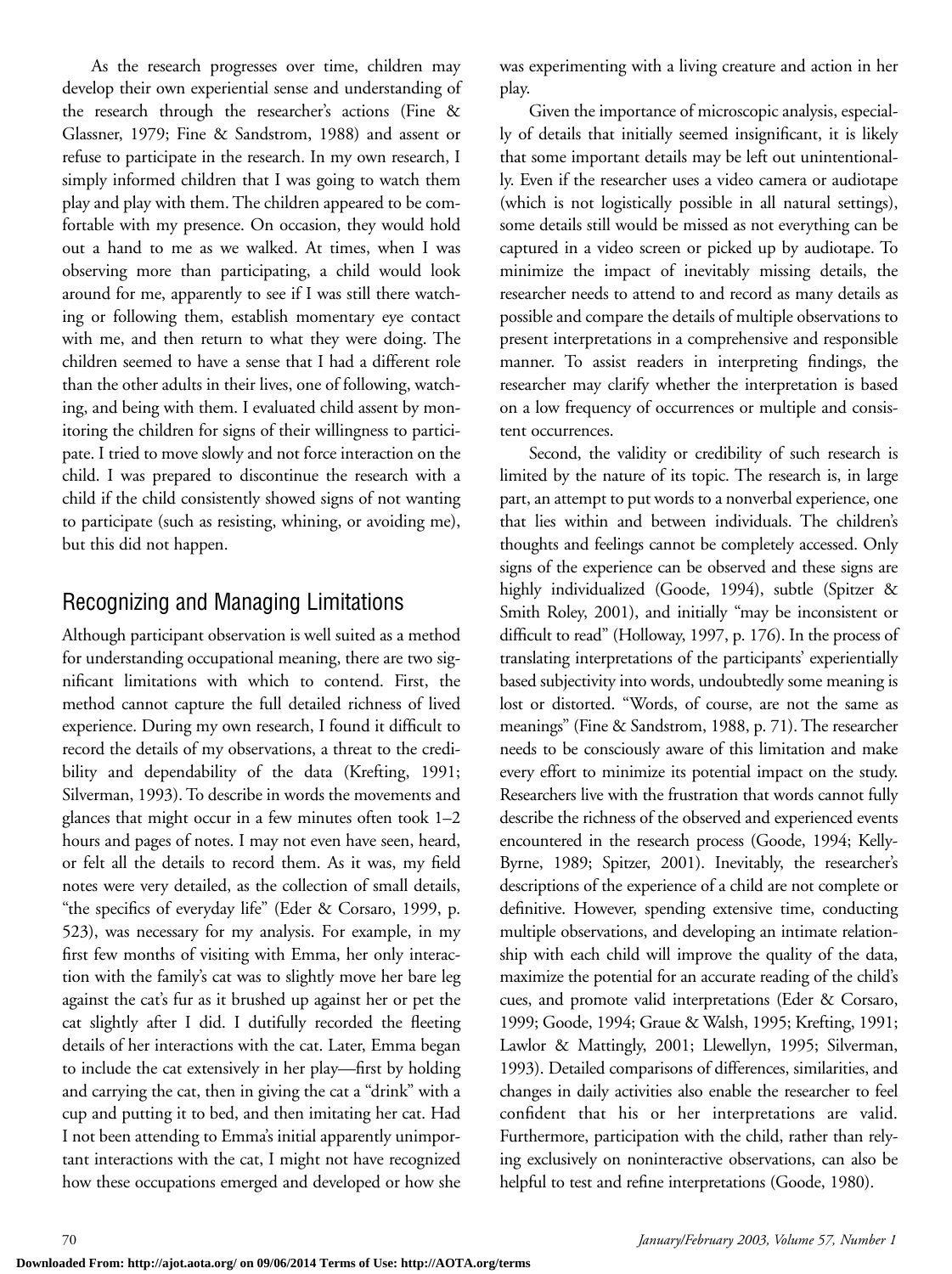### Considerations and Strategies for Interpreting Children's Occupations in Participant-Observation Research

Interpretation is a complex and challenging endeavor especially with children who have developmental disabilities such as autism. Some may question whether it is possible to make valid interpretations about the meanings of such children's occupations from their own perspective. It is very difficult to determine the child's perspective when the researcher physically, emotionally, and cognitively experiences the activity differently due to differences in embodiment. The two inhabit significantly different physical bodies distinguished by (1) developmental differences between adults and children; (2) different forms of communication; and (3) brain processing differences between those with and without autism and other developmental disabilities. These differences of embodiment (Frank, 1986) can be bridged to promote interpretive analysis of occupational meaning for children with developmental disabilities (see Table 1).

# The Adult–Child Gap

Most adults see children regularly and have their own ideas about children and what it is to be a child. The challenge as a researcher is to avoid what Goode (1994) has labeled "adultcentric" interpretations of children and their actions. Researchers (e.g., Fine & Glassner, 1979; Fine & Sandstrom, 1988; Goode, 1994; Graue & Walsh, 1995) have argued that adults tend to interpret children and their actions in relation to adult standards and social meanings. Adults may experience the same event differently from a child (Kaplan, 1997). Children's meanings are situated in their own worlds, which are both a part of and different from an adult's. Children organize their "kid society" around their own needs and wants (Glassner, 1976) through what Corsaro and Eder (1990) term interpretive reproduction, the taking of information from the adult world and adjusting it to produce a unique "peer culture." The younger the child is, the more difficult it may be for the researcher to understand the child's view (Fine & Sandstrom, 1988).

#### *Bridging the Adult–Child Gap*

It is problematic for adults to make interpretations of children's experiences based exclusively on their own as this fails to take into account what the child might be experiencing. This is a form of bias (Waksler, 1986). Fine and Sandstrom (1988) assert that we can begin to tackle this methodological problem by recognizing it as a problem. Only by "bracket[ing] our commonsense understandings and thereby mak-

#### **Table 1. Differences Between Adult Researchers and Children With Developmental Disabilities, and Related Research Strategies to Facilitate Interpretation of the Child's Occupations**

| Differences in          | <b>Strategies</b>                                                                                                                                                                                                                                                                                                                                                                                       |
|-------------------------|---------------------------------------------------------------------------------------------------------------------------------------------------------------------------------------------------------------------------------------------------------------------------------------------------------------------------------------------------------------------------------------------------------|
| Adult-Child Development | • Suspend adult assumptions<br>• Scrutinize data and interpretations for effect of<br>adult presence                                                                                                                                                                                                                                                                                                    |
| Use of Language         | • Assume all actions are potentially communicative<br>• Attend to communication through occupational<br>engagement, especially shared occupations<br>• Look for individualized communication strategies<br>around shared routines, physical environment,<br>likes and dislikes, and bodily expressions<br>• Develop a shared history with the child<br>• Interview adults knowledgeable about the child |
| Perception              | • "Passive obedience" (Goode, 1980)<br>• Physically simulate child's sensory experience of<br>the occupation<br>• Sharpen conscious awareness of various<br>sensations                                                                                                                                                                                                                                  |

ing these neighbors into strangers (and, in turn, making these strangers into peers by taking their roles) can we begin to get a sense of what it means to be a child" (p. 35). Researchers need to try to suspend assumptions of adult superiority, be willing to respect and acknowledge children as experts about their own lives, and be open to learning from children (Curtin, 2001; Waksler).

To insure valid interpretations, the researcher scrutinizes the data and interpretations for possible effects of an adult presence (Fine & Sandstrom, 1988; Graue & Walsh, 1995). Interpretations are scrutinized as to whether they are adult interpretations or whether they represent a child's perspective. In my research, it was not uncommon for me to have difficulties reconciling apparent inconsistencies in the data, only later to recognize that the inconsistency resulted from the fact that I was using an adult interpretation of the activity. For example, I initially defined "group activities" as one category of occupations for Emma but was puzzled by her inconsistency in initiating and engaging actively in these activities. In my attempts to understand these differences from Emma's perspective, it seemed likely that Emma's internal definition of these activities was different from my adult interpretation. That is, Emma participated in group activities of body movement songs but she did not actively participate in group activities where she had to wait her turn. It seemed that Emma distinguished among these "group activities" and that these distinctions were meaningfully different from her perspective even if they could be masked by an adult-oriented categorization.

# The Language Gap

Interpretative analysis with people who seldom use language may be especially difficult because of cultural bias and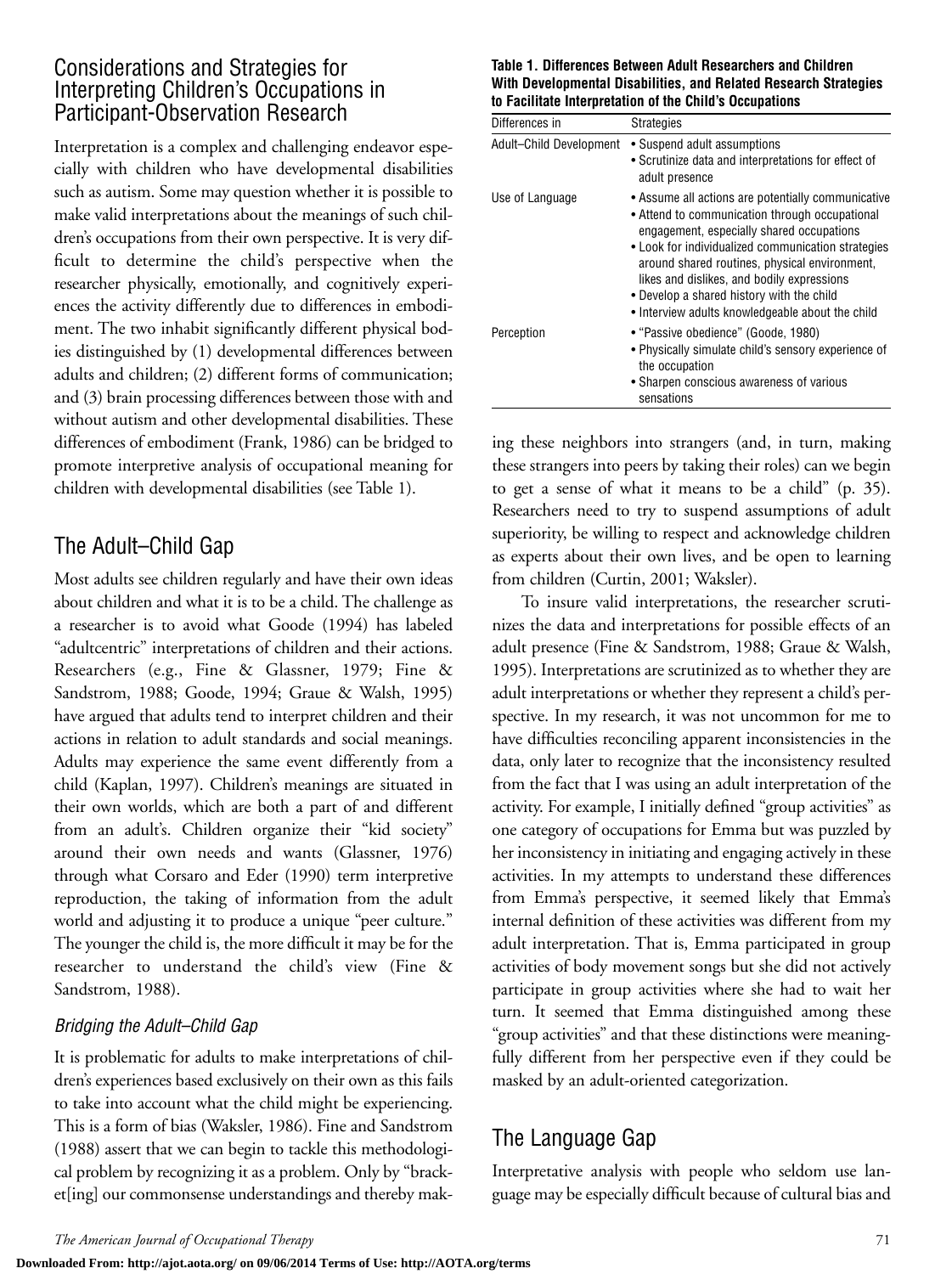limited methodologies. Our culture values the verbal because power in Western countries is framed in and by discourse (Foucault as cited in Rabinow, 1984). Academic culture especially values linguistic and intellectual skills (Taylor, 1996). Most of the methodologies developed for collecting information about personal meaning are linguistically based, such as interviews and text (Silverman, 1993). Yet young children often use less language, use language differently from adults, and rely more on nonverbal communication (Curtin, 2001; Graue & Walsh, 1995). Understanding the personal meaning of occupations in children who seldom use language presents a challenge for researchers to respect differences and diversity in humans, to shift from a predominately linguistic perspective, and to develop and expand research methods.

#### *Bridging the Language Gap*

In order to interpret the subjective meaning of activities for children who use limited language, researchers need to bridge the language gap. Adults need to assume children's competence and adjust their methods to collect and analyze occupation-based communication.

Researchers need to suspend judgment and operate under assumptions that recognize all of a child's actions as being potentially communicative. Durig (1996), whose research focused on meaning in daily life for individuals with autism, has recommended an "asset approach" to studying how "meaningful perception, emotions, and logic are interrelated on a nonverbal level" (p. 19). Most basically, the researcher operates under the assumption that all humans have dignity and worth. Secondly, it is assumed that "[E]ach of us does everything we do for the most meaningful reason possible" (p. 22). Only if we first assume each child's actions are as meaningful as are those of other people, can we begin to understand meaning for individuals with autism and other developmental disabilities. In this way, actions can be seen as "natural responses of a given mind state to social circumstances. Thus, all perception and behavior is seen as a meaningful strategy for coping with the social environment" (p. 11).

Adult researchers of children have to be alert and attend to personal meaning as communicated through the doing of occupations. Temple Grandin (Grandin & Scariano, 1986) and Donna Williams (1992), adults with autism, noted that successful communication often occurred through interactions around tangible objects such as toys or buttons. They both recalled as children having interacted with others by playing with toys and objects and, as adults, used this strategy successfully to interact with children who have autism. Donna Williams described her communication as symbolic and indirect, which was frequently misunderstood as indifference or insanity. Her feelings could not be verbalized in the usual way. She describes a type of communication that seems to rest on occupational engagement, especially in shared occupations, as it is *felt*:

*While people around me judged me by their eyes and ears, I was screaming out from beneath the empty facade of my shell to get them to feel who I was; to close their eyes and their ears, and to try to sense me.* (p. 164)

Highly individualized, communication systems can be built on the shared experience of participating in daily activities. Based on his ethnographic research with children with multiple developmental disabilities including profound mental retardation, deafness, blindness, and without language, Goode (1994) concluded "a well-articulated nonsymbolic communication system could exist with an alingual child" (p. 82). The communication difficulties arise because children who do not talk lack an intact model for understanding the cultural ways of doing. This is not to imply that such children are acultural, only that many actions and skills of "normal" cultural members are not evident because of the absence of language. What Goode (1994) discovered is that it is still possible to communicate because there are nonlanguage, felt understandings of the human world that we all share. In his study, he found that the "adults and children both lived and experienced in direct and indirect ways an intersubjective world of daily life, the interpretation of which rested upon previous shared experience" (p. 110). These highly individualized shared communication strategies involved shared routines (temporal ordering), organization of the physical environment, likes and dislikes, and bodily expressions.

To understand this occupation-based communication, researchers need to develop a shared history with each child (Goode, 1980, 1994). Many objects, sounds, locations, and body movements have particular meanings or purposes based on their association with past activities. For example, after developing a shared understanding with my research participants, I could anticipate that when Mike was reaching for dirt, it was to drop it; when Emma got out a small bowl, it was for ice cream; and when Britany pulled on the closet door, it was to get the treadmill. Through a shared history of repeated participant-observation, I came to share a child's understanding of an object or behavior's purpose. Emma used toy figures for decorating, not for action; Britany used them for banging; Mike for exploring physical traits of objects; Justin for holding them and comforting himself; and Alex for creating suspense. This shared history even allowed for greater ease in understanding interaction styles. For example, I would do what Mike seemed to be directing me to do but then that never seemed quite what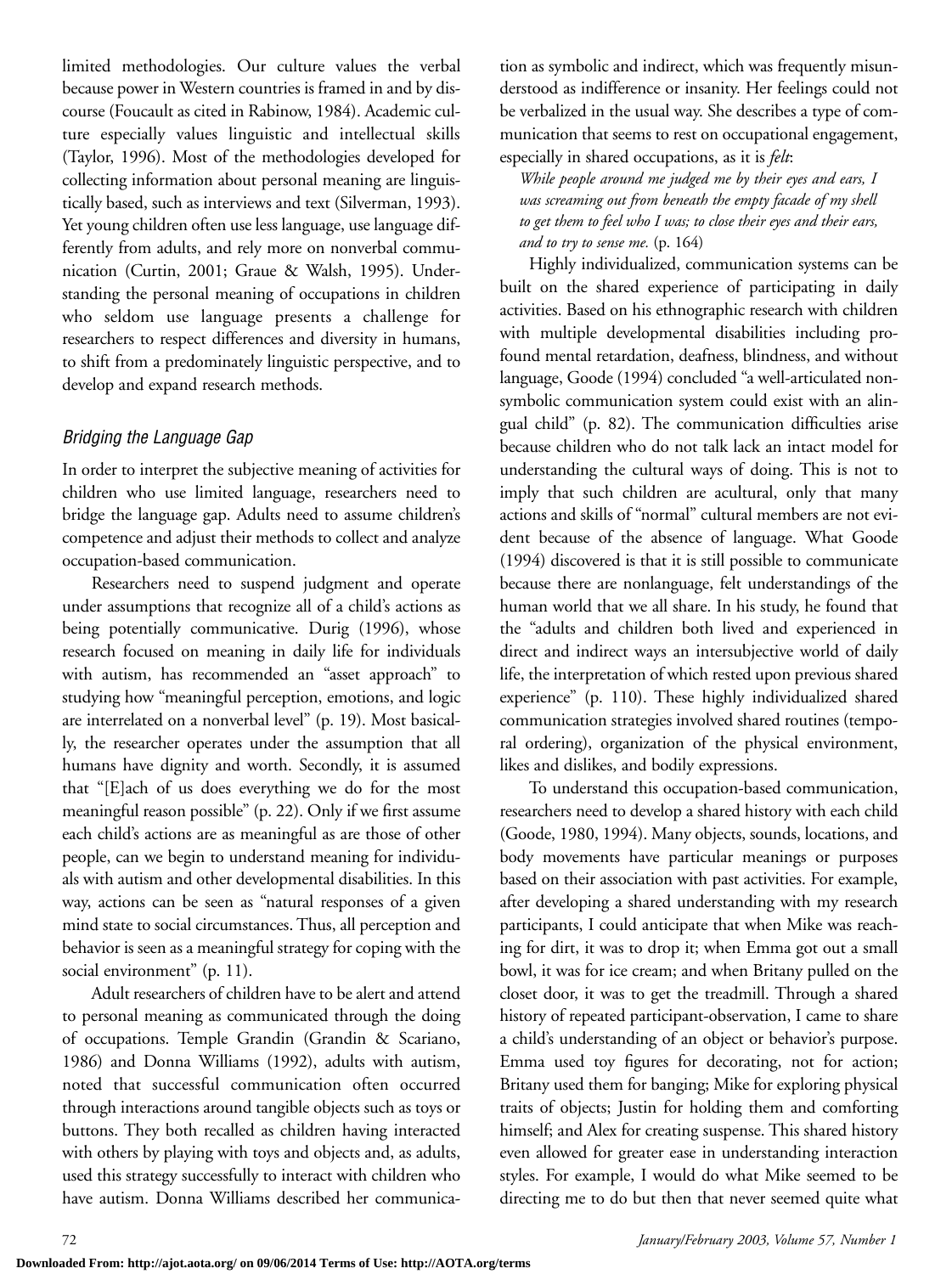he wanted. Eventually, I found that Mike was often directing me in the first step of what he wanted me to do. He would pull me down when he wanted to go up as I first had to bend down to pick him up. Once I realized that he was often getting my body in a position to do something else, I could look for possible second steps instead of becoming fixated on the initial small action. Without this shared occupational history as a context, many behaviors otherwise seem confusing.

Interviewing parents, teachers, and others who know the child may also provide helpful information about the child and his or her social context. However, if the objective is to understand a child's experience, then the voices of these other people cannot substitute for the child's perspective (Taylor, 1996). The children's "voices" are heard through reading their highly individualized cues in the context of their occupations.

## The Perceptual Gap

People with autism and other developmental disabilities process information such as sights, sounds, touch, and body sensations differently from other people (Grandin, 1996; Ornitz, 1974; Rapin, 1991). These differences are best viewed as a continuum of traits and experiences shared by those with and without developmental disabilities rather than dichotomous us/them categories (e.g., Grandin, 1995). The greatest challenge is to understand the perspectives of individuals who may be at an extreme end of the continuum, with significant differences from ourselves. Physically, a child with autism who has a different sensory processing system may "feel" the world in a different way (Durig, 1996; Grandin, 1995). Goode (1980) described the children with congenital deafness and blindness in his study as "living and acting in a different perceptual place than I" (p. 187).

Because of differences in sensory perceptions, opportunities may be lost for understanding the meaning of individual occupations to a child with autism or sharing in social occupations with that child. Even shared activities can be physically experienced in different ways. For example, I am fairly sensitive to sounds and visual stimuli and often hear sounds and notice visual patterns that other people do not. However, initially during my research, I did not always "hear" everything there was to hear, at least not in the moment in which it was occurring. I would hear it later when listening to the audiotapes. The tape recorder did not filter out the auditory stimuli that I did. Especially when I first started my research, I was often surprised by all the other noises I could hear when replaying the tapes. Sometimes, I would have to play and replay a segment as I tried to figure out what a particular noise was because it did not "fit" into my scheme of the ongoing activity. These were "background" noises such as the sounds of birds chirping, a neighbor's lawnmower down the street, footsteps, the clothes washer and dryer, a clock striking the hour, and a car driving by outside. They sounded loud on the tape and yet I had no awareness of them having occurred. An example from my field notes, from the first time I used an audiotape, demonstrates this point:

*We were outside. Alex was staring off as I was talking with his mother. His mother said to him, "oh, you're listening to the birds." I looked around and was surprised to see the electric lines covered with small birds chirping. (Upon listening to the tape, I could clearly hear the birds for several minutes before his mother commented on them. But I had not "heard" them, been aware of them, at that time.)*

A variety of sensory stimuli is always present but different people do not attend to all of it in the same way. Neurologically, we attend to the "relevant" stimuli and filter out other competing stimuli (Dunn, 1997; Ornitz, 1974). What stimuli are "relevant" may be partly determined through physical processes, but may also be a social–cultural, learned behavior or based on individual preferences (Hall, 1982). Certainly, if two people are attending to different sensory aspects of the environment, they will have difficulty understanding each other's perspective of an activity.

#### *Bridging the Perceptual Gap*

Several strategies can be helpful to try to understand the children's activities from their perspectives, to establish intersubjectivity on the child's own terms. The first is what Goode (1980) has labeled "passive obedience." To the extent possible, the researcher follows each child's directions about what and how to do something. For example, in my research, I picked up objects and opened doors the children guided my hand to; I followed as they pulled my hand. I even followed along with socially unsanctioned tasks and despite physical discomfort. During one of my early visits with Britany, she insisted I scoop up and pour water for an hour nonstop, which I continued despite my cold, wrinkled, fatigued hands. Following a child's direction does not always yield immediately new insight; but to do so offers the possibility of understanding what features of the activity are most salient for the child and thus why the activity is of interest and importance to the child.

A second strategy is to imitate the child's actions to physically "feel" the activity from their perspective. Goode (1980) did this in his research with congenitally deaf-blind children by using gauze over his eyes and earplugs to simulate the children's different sensory experiences and then imitated their body movements in activities to gain the chil-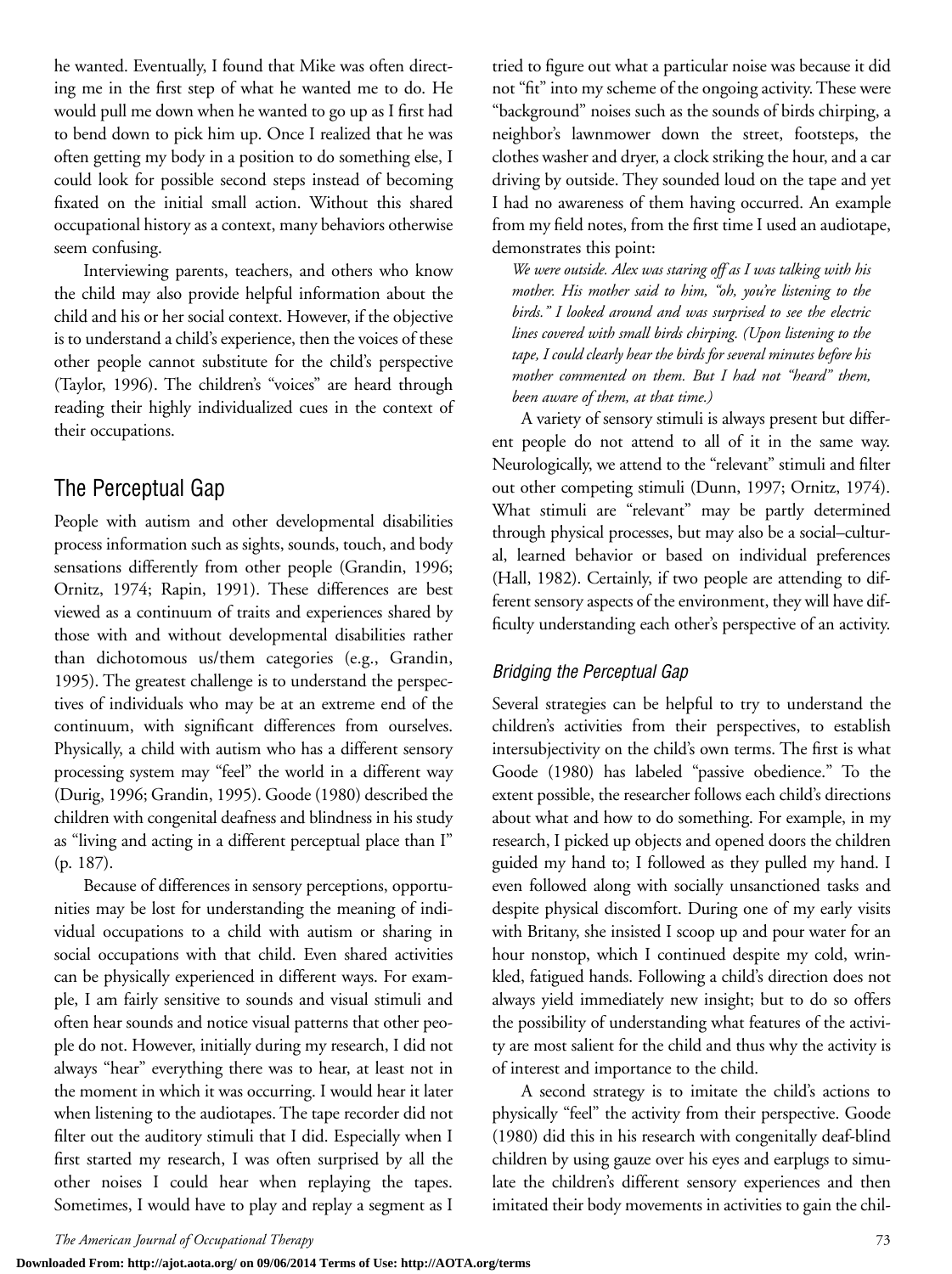dren's perspective. Although such differences cannot be fully simulated, Goode used these strategies to give him more insight into the children's experiences and the functions of their behaviors. In my research with children with autism, it was more difficult to simulate the children's perceptual world; however, I also attempted to place my body in the same plane and imitate the child's actions to understand the child's experience of the activity. For example, when near a child, I usually knelt to be able to see the world from the same orientation. By kneeling near Mike and aligning my vision in the same orientation as his while he dropped hands full of dirt, I was able to see the beauty of the falling dust particles when the sunlight hit them at a particular angle.

A third strategy is for the researcher to attune his or her senses. I learned to sharpen my conscious awareness of sounds and sights through heightened attention and repeatedly listening to my audiotapes to "hear" what had happened even though I had been there. Over time, this process caused me to sharpen my conscious awareness of my senses. I became more aware of sounds being made in the moment. I was no longer surprised by a sound on the tape. In fact, I became more sensitive to subtle sounds on the audiotapes, which signaled physical movement from inside to outside, room to room, and one area of a room or the yard to another. By the end of my research, I was aware of how many sounds the audiotape had missed that I had heard. My conscious awareness of my sense of hearing had become more sensitive. This increased sensitivity enhanced my ability to recognize what a child might be attending to. I later found that other adults used this same strategy, as one mother explained about her daughter:

*She stopped in her tracks and she was like wouldn't walk with me back to the car. And I'm like "OK, what's going on, you don't want to leave the school?" And I'm like oh yeah, focus in on what her, what would be bothering her, possibly a sound. OK, then I focus on my own sound. I'm hearing that annoying noise. That's bugging me. Of course it's bugging her. It's bugging her like this much [holds hands out wide] if it's bugging me this much [brings hands close together]. You know? And it's just, it's taking the time to go OK, stop what I'm doing, put myself in her shoes.*

# Conclusion

To understand the subjective meaning of occupation is a complex and challenging endeavor, especially when developmental, linguistic, and perceptual differences exist between researchers and participants. Rigorous participant observation is a method well suited to handle the contextualized complexities of this quest. Through active participation of the researcher, power differences can be minimized; the child's "voice" can be heard in a dialogue of action with the researcher; and the child may acquire his or her own felt sense of the research process. Through interpretive analysis, researchers can incorporate the child's own perspective on the meaning of their occupations. The developmental, linguistic, and perceptual gaps between child participants with developmental disabilities and adult researchers can be narrowed to promote valid interpretations. In this way, we can have a greater understanding of children with developmental disabilities as occupational beings. **▲**

# Acknowledgments

I am grateful to the children and their families who participated in this study. I thank the faculty and students in the Department of Occupational Science and Occupational Therapy at the University of Southern California for their support and encouragement. I also thank Elaine Bell Kaplan, PhD, in the Department of Sociology at the University of Southern California, for mentoring me in qualitative methods.

This research was conducted in partial fulfillment for the Doctor of Philosophy degree in Occupational Science at the University of Southern California.

# References

- Bruner, J. (1990). *Acts of meaning.* Cambridge, MA: Harvard University Press.
- Charmaz, K. (1983). The grounded theory method: An explication and interpretation. In R. M. Emerson (Ed.), *Contemporary field research* (pp. 109–126). Prospect Heights, IL: Waveland Press, Inc.
- Clark, F., & Carlson, M. (2000, October). Occupation in relation to the self. Paper presented at the Occupational Science Symposium, Los Angeles, CA.
- Clark, F., Ennevor, B. L., & Richardson, P. L. (1996). A grounded theory of techniques for occupational storytelling and occupational story making. In R. Zemke & F. Clark (Eds.), *Occupational science: The evolving discipline* (pp. 373–392). Philadelphia: F. A. Davis.
- Clark, F., & Larson, E. A. (1993). Developing an academic discipline: The science of occupation. In H. L. Hopkins & H. D. Smith (Eds.), *Willard & Spackman's occupational therapy* (8th ed., pp. 44–57). Philadelphia: J. B. Lippincott Company.
- Clark, F. A., Parham, D., Carlson, M. E., Frank, G., Jackson, J., Pierce, D., et al. (1991). Occupational science: Academic innovation in the service of occupational therapy's future. *American Journal of Occupational Therapy, 45,* 300–310.
- Corsaro, W. A., & Eder, D. (1990). Children's peer cultures. *Annual Review of Sociology, 16,* 197–220.
- Crabtree, J. L. (1998). The end of occupational therapy. *American Journal of Occupational Therapy, 52,* 205–214.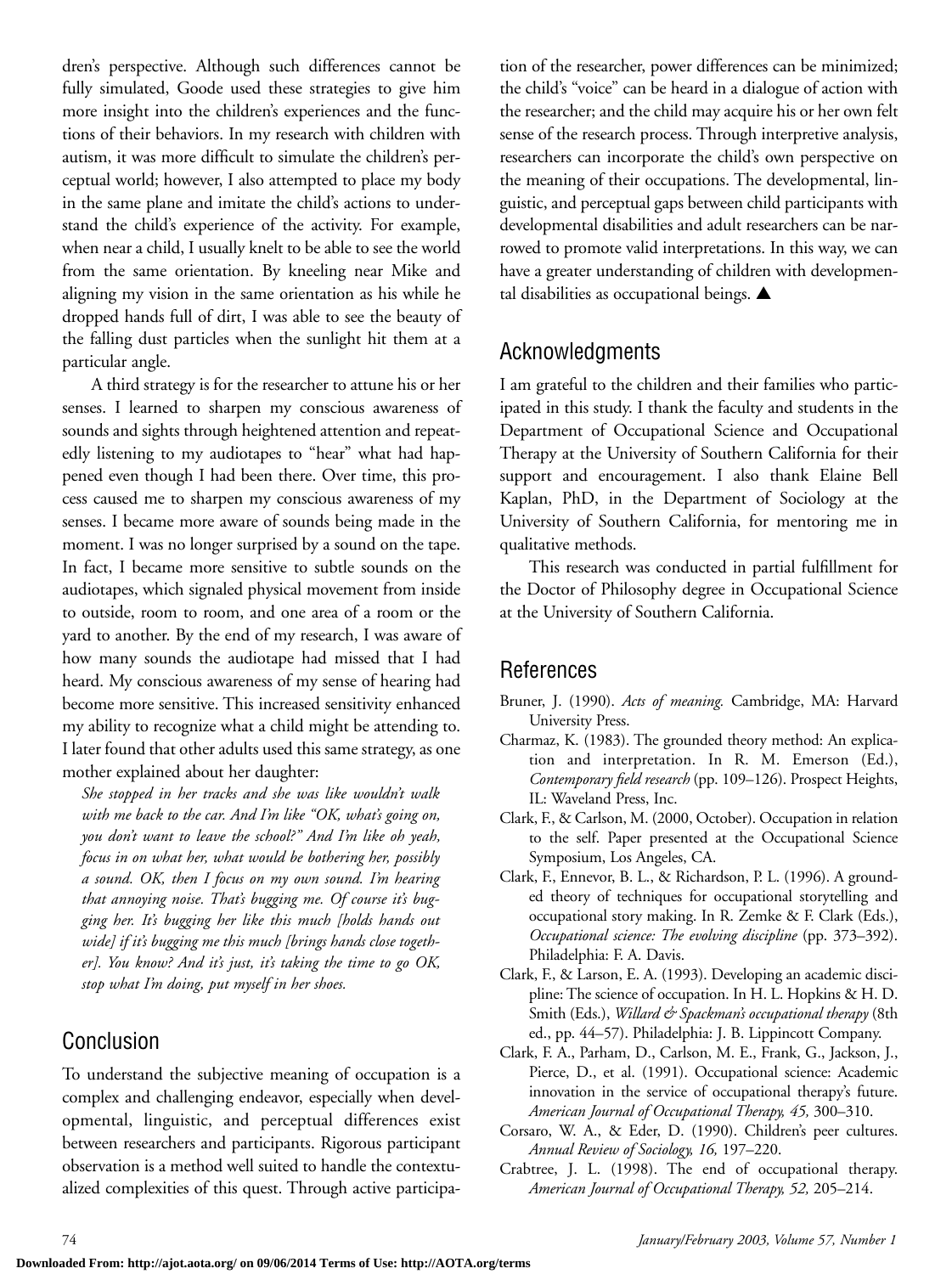- Curtin, C. (2001). Eliciting children's voices in qualitative research. *American Journal of Occupational Therapy, 55,* 295–302.
- Dunn, W. (1997). The impact of sensory processing abilities on the daily lives of young children and their families: A conceptual model. *Infants and Young Children, 9*(4), 23–25.
- Durig, A. (1996). *Autism and the crisis of meaning.* Albany, NY: State University of New York Press.
- Eder, D., & Corsaro, W. (1999). Ethnographic studies of children and youth: Theoretical and ethical issues. *Journal of Contemporary Ethnography, 28,* 520–531.
- Ely, M., Anzul, M., Friedman, T., Garner, D., & McCormack Steinmetz, A. (1991). *Doing qualitative research: Circles within circles.* New York: The Falmer Press.
- Fidler, G. S., & Velde, B. P. (1999). *Activities: Reality and symbol.* Thorofare, NJ: Slack.
- Fine, G. A., & Glassner, B. (1979). Participant observation with children: Promise and problems. *Urban Life, 8,* 153–174.
- Fine, G. A., & Sandstrom, K. L. (1988). *Knowing children: Participant observation with minors.* Newbury Park, CA: Sage Publications.
- Frank, G. (1986). On embodiment: A case study of congenital limb deficiency in American culture. *Culture, Medicine, and Psychiatry, 10*, 189–219.
- Glassner, B. (1976). Kid society. *Urban Education, 11*(1), 5–22.
- Goode, D. A. (1980). The world of the congenitally deaf-blind: Toward the grounds for achieving human understanding. In J. Jacobs (Ed.), *Mental retardation: A phenomenological approach* (pp. 187–207). Springfield, IL: Charles C Thomas.
- Goode, D. (1994). *A world without words: The social construction of children born deaf and blind.* Philadelphia: Temple University Press.
- Grandin, T. (1995). *Thinking in pictures and other reports from my life with autism.* New York: Doubleday.
- Grandin, T. (1996). Brief report: Response to National Institutes of Health Report. *Journal of Autism and Developmental Disorders, 26*(2), 185–187.
- Grandin, T., & Scariano, M. M. (1986). *Emergence: Labeled autistic.* Novato, CA: Arean Press.
- Graue, M. E., & Walsh, D. J. (1995). Children in context: Interpreting the here and now of children's lives. In J. A. Hatch (Ed.), *Qualitative research in early childhood settings* (pp. 135–154). Westport, CT: Praeger.
- Gray, J. M. (1997). Application of the phenomenological method to the concept of occupation. *Journal of Occupational Science (Australia), 4*(1), 5–17.
- Hall, E. T. (1982). *The hidden dimension.* Garden City, NY: Doubleday & Company. (Original work published 1966)
- Holloway, E. (1997). Fostering parent-infant playfulness in the neonatal intensive care unit. In L. D. Parham & L. S. Fazio (Eds.), *Play in occupational therapy for children* (pp. 171–183). St. Louis: Mosby.
- Johnson, J. A. (1996). Occupational science and occupational therapy: An emphasis on meaning. In R. Zemke & F. Clark (Eds.), *Occupational science: The evolving discipline* (pp. 393–397). Philadelphia: F. A. Davis.
- Kaplan, E. B. (1997). *Not our kind of girl: Unraveling the myths of black teenage motherhood.* Los Angeles: University of California.
- Kelly-Byrne, D. (1989). *A child's play life: An ethnographic study.* New York: Teachers College.
- Krefting, L. (1991). Rigor in qualitative research: The assessment of trustworthiness. *American Journal of Occupational Therapy, 45,* 214–222.
- Lawlor, M. C., & Mattingly, C. F. (2001). Beyond the unobtrusive observer: Reflections on researcher-informant relationships in urban ethnography. *American Journal of Occupational Therapy, 55,* 147–154.
- Llewellyn, G. (1995). Qualitative research with people with intellectual disability. *Occupational Therapy International, 2*, 108–127.
- Lofland, J., & Lofland, L. H. (1995). *Analyzing social settings: A guide to qualitative observation and analysis.* Belmont, CA: Wadsworth Publishing Company.
- Mattingly, C., & Fleming, M. H. (1994). *Clinical reasoning: Forms of inquiry in a therapeutic practice.* Philadelphia: F. A. Davis.
- Mook, B. (1994). Therapeutic play: From interpretation to intervention. In J. Hellendoorn, R. van der Kooij, & B. Sutton-Smith (Eds.), *Play and intervention* (pp. 39–52). Albany: State University of New York Press.
- Ornitz, E. M. (1974). The modulation of sensory input and motor output in autistic children. *Journal of Autism and Childhood Schizophrenia, 4*(3), 197–215.
- Peloquin, S. M. (1997). The spiritual depth of occupation: Making worlds and making lives. *American Journal of Occupational Therapy, 51,* 167–168.
- Pierce, D. (2001). Untangling occupation and activity. *American Journal of Occupational Therapy, 55,* 138–146.
- Rabinow, P. (1984). *The Foucault reader.* New York: Pantheon Books.
- Rapin, I. (1991). Autistic children: Diagnosis and clinical features. *Pediatrics, 87*(Suppl.), 751–760.
- Schwartzman, H. B. (1995). Representing children's play: Anthropologists at work, children at play. In A. D. Pellegrini (Ed.), *The future of play theory: A multidisciplinary inquiry into the contributions of Brian Sutton-Smith* (pp. 243–255). Albany: State University of New York Press.
- Searle, J. R. (1992). *The rediscovery of the mind.* Cambridge, MA: The MIT Press.
- Silverman, D. (1993). *Interpreting qualitative data: Methods for analyzing talk, text, and interaction.* Thousand Oaks, CA: Sage Publications.
- Spitzer, S. L. (2001). *No words necessary: An ethnography of daily activities with young children who don't talk.* (Doctoral dissertation, University of Southern California, Los Angeles.)
- Spitzer, S. L. (in press). With and without words: Exploring occupation in relation to young children with autism. *Journal of Occupational Science.*
- Spitzer, S. L., & Smith Roley, S. (2001). Sensory integration revisited: A philosophy of practice. In S. Smith Roley, E. I. Blanche, & R. Schaaf (Eds.), *Understanding the nature of sensory integration with diverse populations* (pp. 3–27). San Antonio, TX: Therapy Skill Builders.
- Strauss, A., & Corbin, J. (1990). *Basics of Qualitative Research: Grounded Theory Procedures and Techniques.* Newbury Park, CA: Sage Publications.
- Taylor, S. (1996). Disability studies and mental retardation. *Disability Studies Quarterly, 16*(3), 4–13.